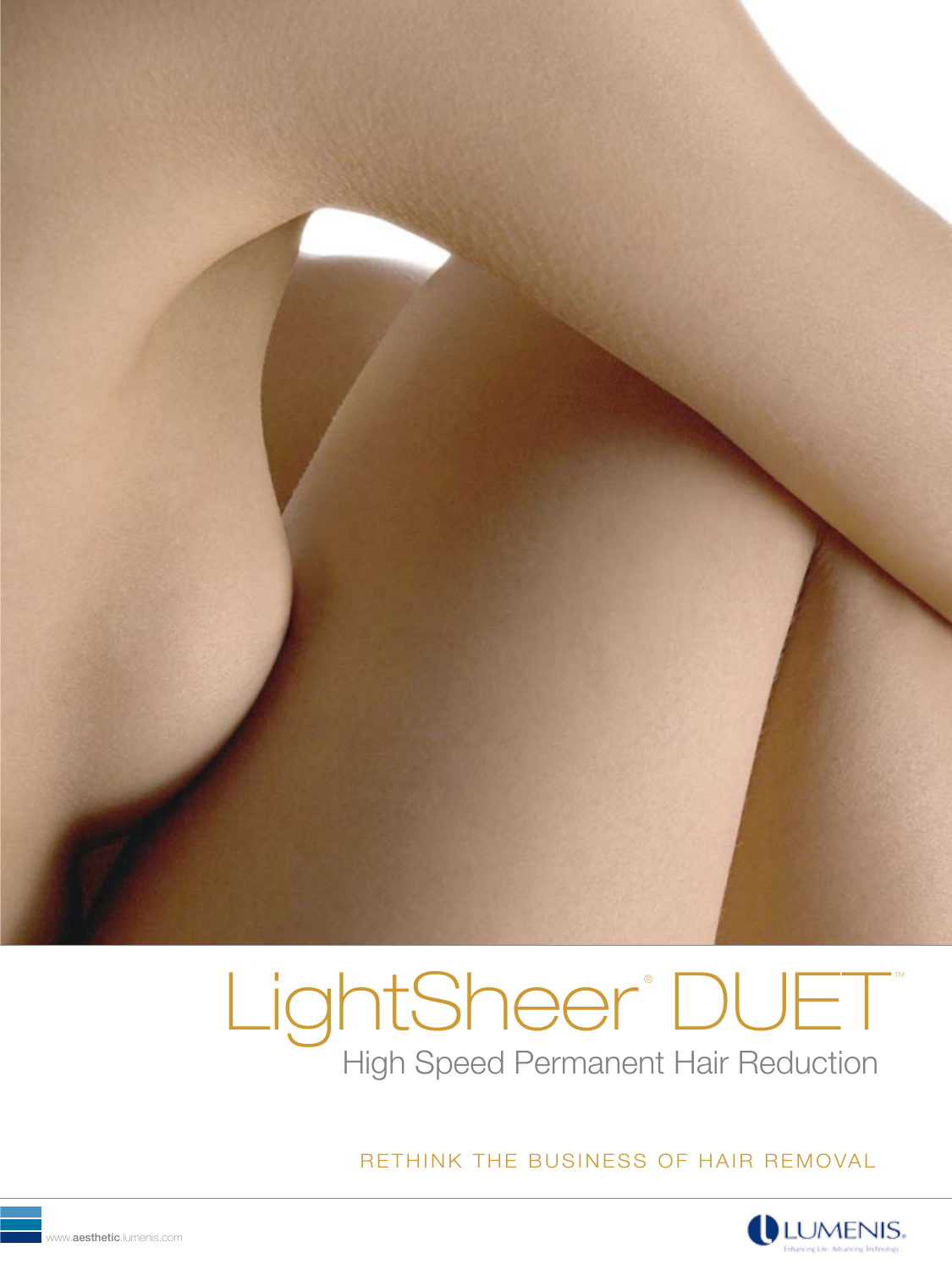*HIGH SPEED*

# LightSheer DUET DUET Introducing

# Rethink the Business of Hair Removal

We've revolutionized the Gold Standard LightSheer with vacuum-assist technology and by dramatically increasing the spot size to 22 x 35 mm. The LightSheer DUET enables you to **treat backs and legs comfortably** in only 15 minutes, making hair removal profitable...**without anesthetics** and gels.

- No topical anesthetic required
- Eliminate prep time
- Reduce treatment times up to 75%
- Differentiate your practice
- Grow your patient base
- Grow your profits

# High-speed integrated vacuum technology



1) vacuum draws skin into handpiece; 2) dermis is stretched thin; 3) hair follicle is pulled closer to energy source



4) melanocytes are spread apart; blood flow is constricted; 5) energy is applied



**JCNT** 

6) skin is released; 7) hair follicles are damaged; 8) tip moved to next location

- Reduction in competing chromophores enables more efficient delivery of laser energy
- Lower required energy levels produce a more comfortable procedure, eliminating the need for topical anesthetics

#### depth of penetration

Larger spot size enables greater depth of penetration, for improved absorption of energy at the target follicle<sup>1</sup>



*"I've used several laser hair removal devices in my practice… LightSheer remains the 'gold standard' because it is the most effective for targeting unwanted hair. Effectiveness, long lasting results, satisfied patients…all add up to repeat business and positive referrals."*

*"Patients will love it. Nurses will love it.... I recently treated a large gentleman's back and in the 20 minutes it took to treat him, he was practically falling asleep – the treatment was that comfortable."* 

**Christine Dierickx, MD**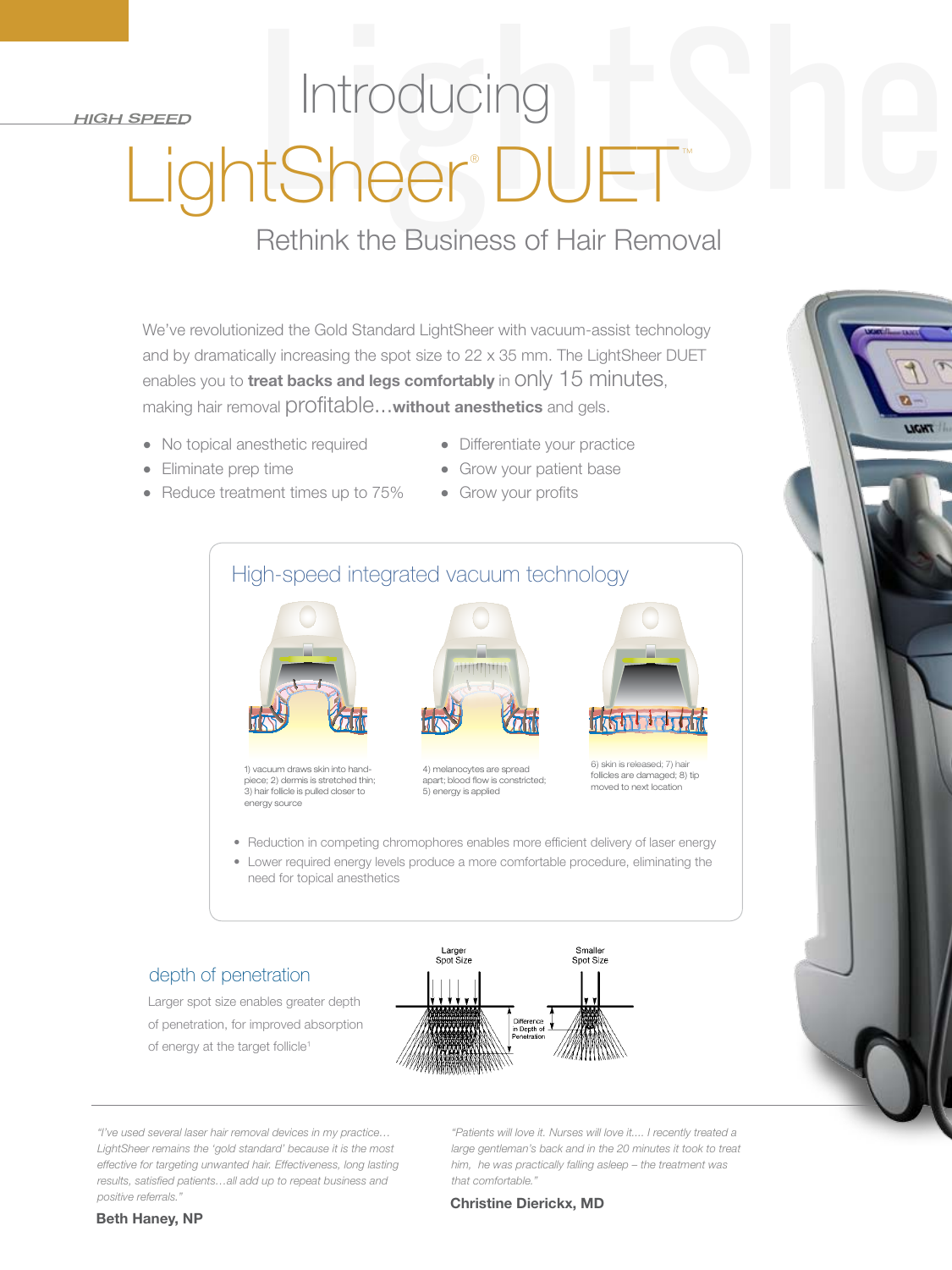## Versatile

The LightSheer DUET includes two **optimal wavelength 800 nm**  diode hair removal systems on one versatile platform.



#### LightSheer ET 9 x 9 mm spot size

**TATE!** 

ULUMENIS

- Fluence up to 100 J/cm<sup>2</sup>
- ChillTip™ continuous contact cooling
- Pulse widths up to 400 ms
- 

### LightSheer HS **NEW**

22 x 35 mm spot size

- Largest spot size of any diode
- Integrated vacuum-assist technology
- Pulse widths up to 400 ms
- No cooling or anesthesia required





#### Intuitive touchscreens

- Recommended treatment settings
- Customizable treatment presets

### **Differentiate** your practice

- Treat with 1/10 the pulses—save time and effort
- Make large-area treatments affordable for your patients

#### Estimated Pulses per Treated Site

|                       | LOTTITUCUL UIOCO DOL ITOQUOU OILO<br><b>FT</b> |  |        | $XC^*$                           | HS   |
|-----------------------|------------------------------------------------|--|--------|----------------------------------|------|
| <b>Treatment Site</b> | Est. Area (cm <sup>2</sup> )                   |  |        | Spot Size: 9x9mm 12x12mm 22x35mm |      |
| bikini area           | 125                                            |  | 154    | 87                               | 16   |
| underarm (2)          | 190                                            |  | 235    | 132                              | 25   |
| man's back            | 2750                                           |  | 3395   | 1910                             | 357  |
| full legs $(2)$       | 8100                                           |  | 10.000 | 5695                             | 1052 |

*\*12 x 12 mm spot size available on XC platform only*

*"The new LightSheer DUET is extremely well tolerated by patients. My hair removal nurse likes the single pulsing for treatment speed and patient comfort. My expectation is the LightSheer diode will perform better as it penetrates deeper...This system is definitely worth pursuing."* 

*"I had my back treated with the new High Speed system in 15 minutes. Normally, this would take about an hour to do, so the time savings alone is significant. ...I think it's a winner."*

**Mitch Goldman, MD**

**Girish Munavalli, MD**